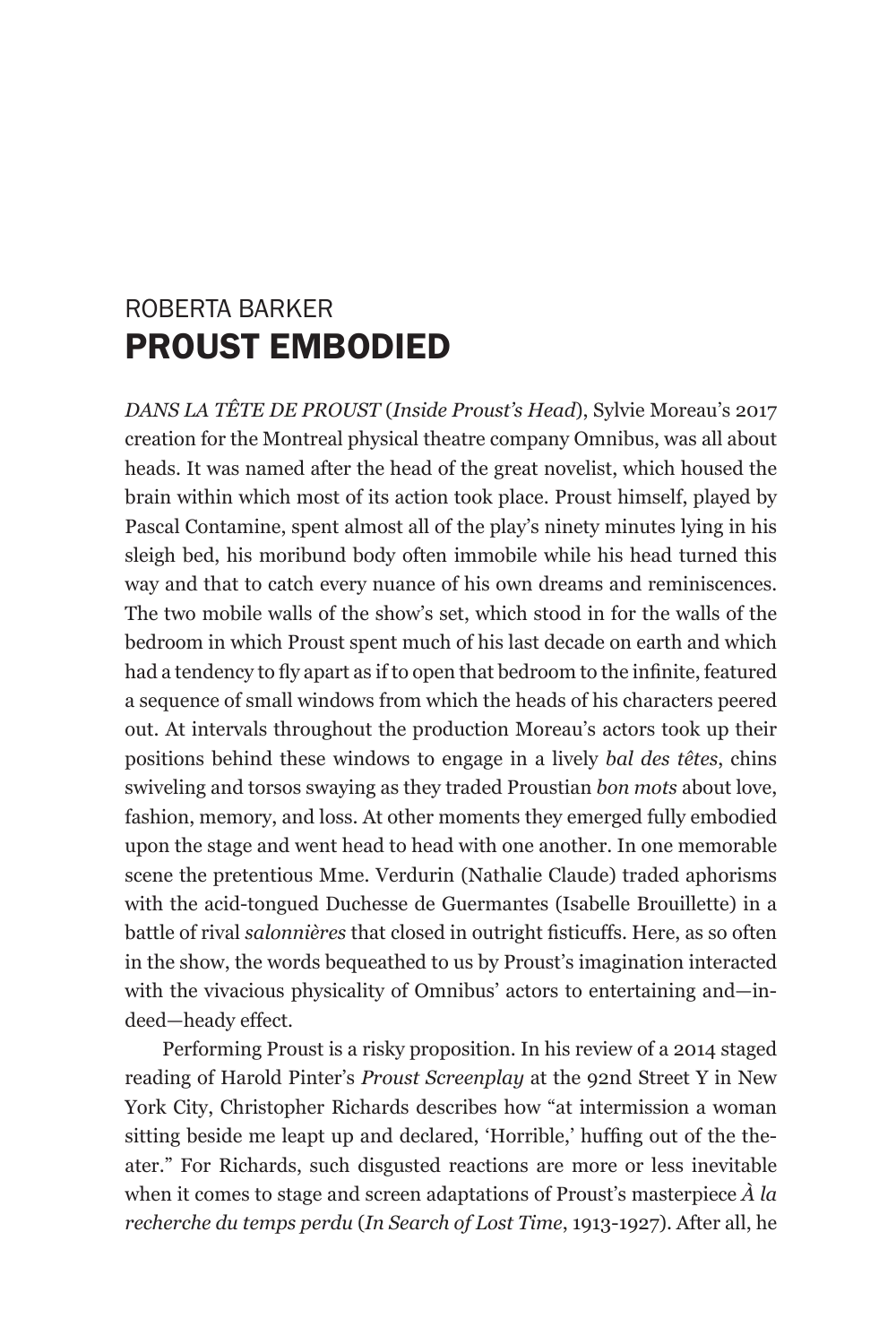writes,

The uncanny way Proust mirrors thought gives us a feeling of ownership of the work that we rarely experience with other books. We all have our own way of imagining the three steeples, little Marcel's boyhood crushes, Swann's walk, and, of course, just what that madeleine tastes like. […] Seeing [the actor playing] Marcel enter the stage gave me that startling sick feeling—like reaching for your mother as a fouryear-old only for her to turn around and to have some other woman's face attached to her head.

Though Richards' figure for cognitive dissonance is a little over-Oedipal (the notoriously mother-loving Proust would probably have loved it), he raises questions worth considering. Even lovers of stage and screen adaptations of novels—among whom I count myself—tend to find enacted Prousts a little problematic. Why?

To be fair, Proust's work has inspired many brilliant moments of performance. Though their efforts to cram all seven volumes of *À la recherche du temps perdu* into the three hours' traffic of screen and stage often leave them a little breathless, Pinter's *Proust Screenplay* (written for director Joseph Losey in the 1970s but never filmed) and the stage version of it he created for the Royal National Theatre in 2000 are effective, wedding the playwright's savage irony and pregnant silences to exquisite moments of wry tenderness. Raoul Ruiz's film of the final volume, *Le temps retrouvé* (*Time Regained*, 1999), is more focused and features sequences of astonishing lyricism, such as those of Marcel (Marcello Mazzarella) levitating in his chair through a screening of war footage as his mind floats off in recollection and Robert de Saint Loup (Pascal Greggory) spurring his horse along the beach at Balbec while his own funeral cortège passes in the other direction. My own favourite among recent Proust adaptations is Michael Butt's 6-part dramatization of *À la recherche du temps perdu* for BBC Radio 4 (2005). I once embarrassed myself by bursting into tears on a Halifax sidewalk while listening to the final minutes of this version, in which James Wilby movingly conveys the narrator's sadness and delight as he recognizes time itself embodied in the form of young Mademoiselle de Saint-Loup. Even so, all of these adaptations struggle to reproduce the languorous twists and turns of memory that shape Proust's *roman-fleuve*. Whether managed by lighting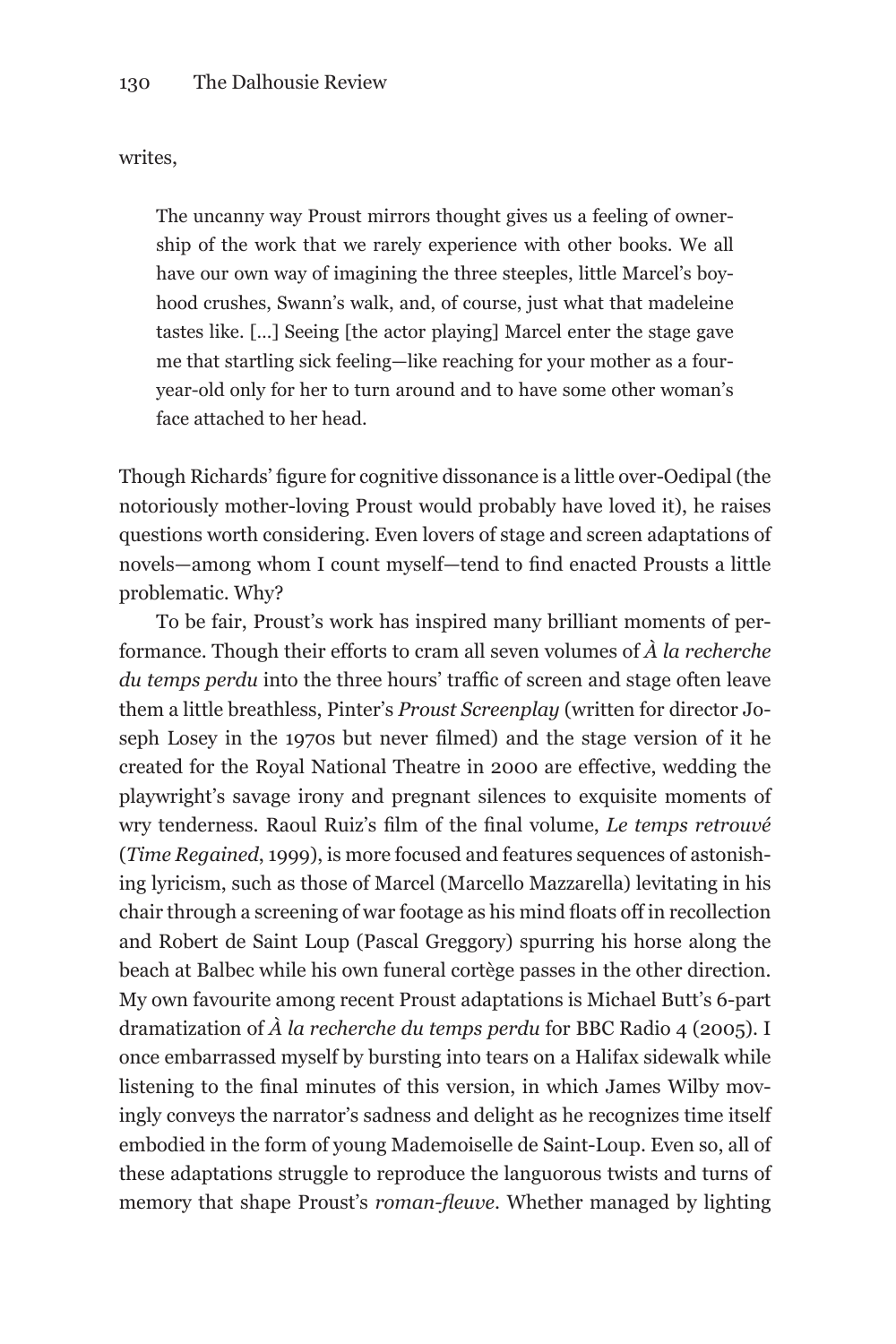cues, smash cuts, or sonic bridges, their sudden movements across time and space often seem arch, forced, or disjointed. Is it really our personal images of Proust's characters that we miss in these performed versions of his novel, as Richards suggests, or is it the sound of Proust's own narrative voice guiding us with wry, melancholy, and often catty assurance from one corridor of his mind palace to the next?

Sylvie Moreau clearly had these questions in mind when she created *Dans la tête de Proust*. As the show's press release declares, her idea was "not to adapt the *œuvre-fleuve*, but to bear witness to a Marcel Proust in the process of dreaming it, of writing it." Unlike Pinter, Ruiz, and Butt, Moreau made no attempt to reproduce in dramatic form the complex chains of mental association by which Proust's narrator regains the lost time(s) of his past. Instead, she gave us fifteen tableaux, each introduced by the genial museum guide Jeanne (Brouillette): a sequence of glimpses into Proust's life, imagination, and creative process. We learned about his ill-health, his reclusion, and his dependence on a lethal cocktail of drugs and on his housekeeper Céleste Albaret, played by Claude with an irresistible mixture of warmth and exasperation. We heard him offer, from his bed, his insouciant responses to his famous questionnaire. We also heard his asthmatic wheezing for breath and saw him writhe and thrash about that same bed in the throes of physical and mental agony. Above all, we saw him mix memory and imagination to create some of the most beloved characters in modern literature.

When it came to selecting those characters, Moreau and her colleagues at Omnibus were clearly more interested in Proust's comic side than his elegiac one. Where Ruiz's gorgeously cinematic *Le temps retrouvé* circles endlessly around the elegant silhouettes of those quintessential objects of desire, Odette de Crécy (Catherine Deneuve) and her daughter Gilberte (Emmanuelle Béart), Moreau's theatrical fantasia sidelined the former and ignored the latter. Instead, it lavished attention on more grotesque figures, such as Mme. Verdurin and the Duchesse de Guermantes locked in their battle of (dubious) wits, the tailor Jupien (Réal Bossé) assiduously running his specialty brothel for gentlemen who fancy rough trade, and above all Jupien's star client the Baron de Charlus. As the aristocratic Charlus—arrogant, contemptuous, and cruel, but riddled with insecurities and painfully vulnerable—Jean Asselin gave a performance that richly justified his status as one of Quebec's most revered physical theatre performers. He strutted the stage, his massive chest billowing in disdain for the hoi polloi; yet his shoul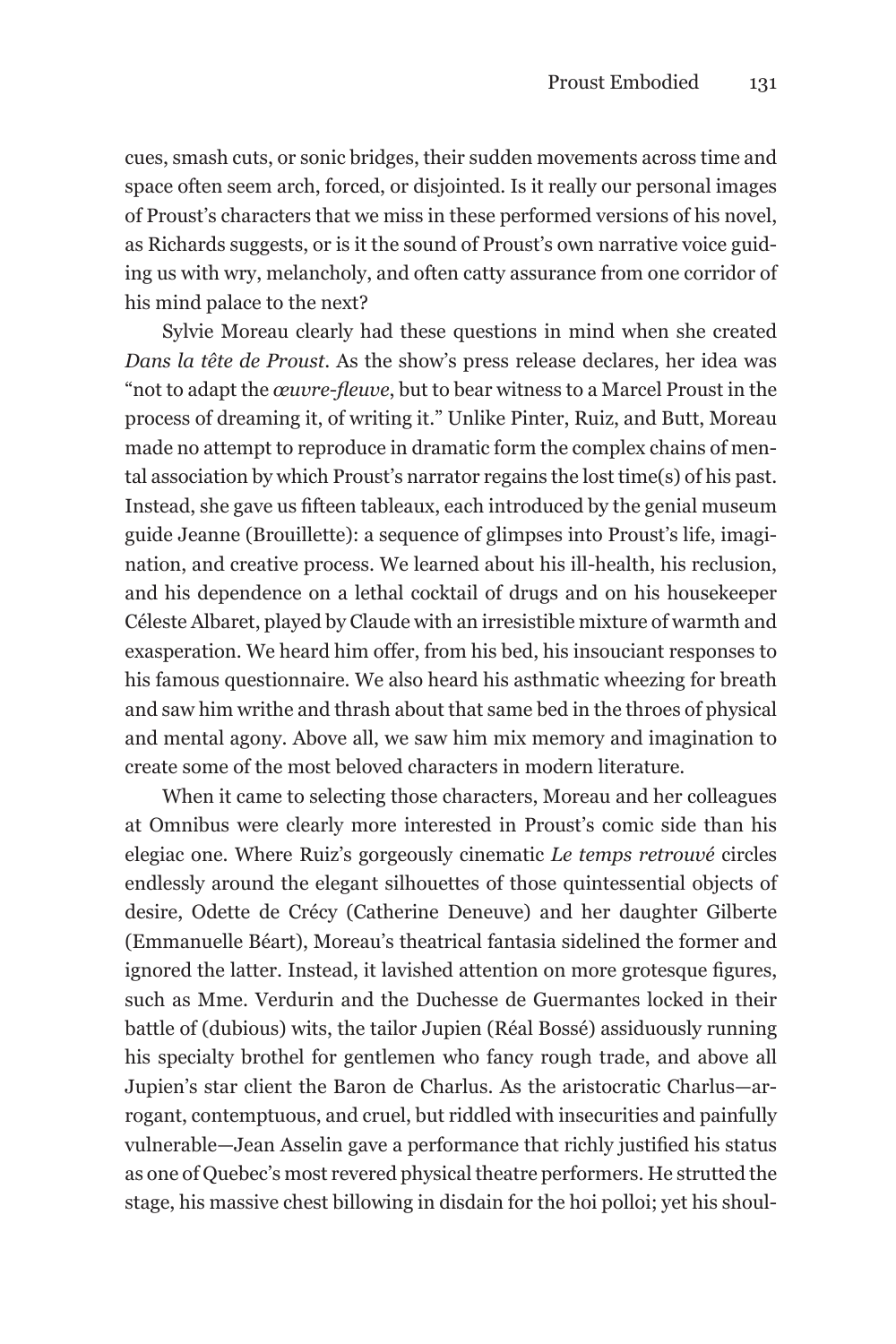ders, his fingertips, his darting eyes, and even the curled tips of his moustache seemed to quiver with an uncontrollable anxiety. Mixing elements from mime, modern dance, and the *bouffon* clown tradition, Asselin's performance invited laughter and empathy in equal measure. When Contamine complemented his movements by reciting Proust's own witty descriptions of the Baron, Asselin's hyper-eloquent body put even the master's rhetoric to shame.

At such moments *Dans la tête de Proust* gave the lie to Richards' diagnosis of the ills of Proustian stage productions. Here, the highly specific, individual, and riskily extreme performance of the actor illuminated—rather than fell short of—the specificity, individuality, and risky extremity of Proust's characters. By underlining this point, Moreau's work clarified for me some of the greatest successes of the other adaptations I have mentioned. In Butt's radio version, for example, Corin Redgrave as Charlus makes audacious use of his flexible voice, purring, sneering, giggling, and whimpering his way into the audience's half-repulsed affections just as Asselin did with his peerlessly flexible body. Similarly, in what I find the most moving scene in Ruiz's film, Pascal Greggory as the tormented aristocrat Robert de Saint Loup sits in a Parisian restaurant, violently hacking into his meat and shoving it into his mouth as he expatiates on the manliness of workingclass soldiers. Contrasting sharply with his patrician elegance of mien, the mechanical voracity of Saint Loup's eating expresses both the power of his desire for other men and the excoriating self-disgust with which he reacts to it. Like Asselin's, Greggory's physicality speaks what words cannot; in its fearless grotesquerie, it achieves a touching and disturbing embodiment of the struggles between desire and repression, longing and fear, self-protection and self-contempt, which govern so much of Proust's narrative.

Ruiz's *Le temps retrouvé* ends with the image of the adult Marcel wandering across the beach at Balbec, where he spent the summers of his youth, while his own childish self frolics at the edge of the waves. In voice-over we hear the Proustian narrator (played by the great actor-director Patrice Chéreau) describing the last moments of the sculptor Salvini. When Salvini complained to the Angel of Death that he had not had enough time to contemplate his final masterpiece, the Angel replied, "In this work is all of your life and the life of all men. To review it would take an eternity." In *Dans la tête de Proust* Moreau and her Omnibus colleagues made no claims to encapsulate the full scope and breadth of *À la recherche du temps perdu* and